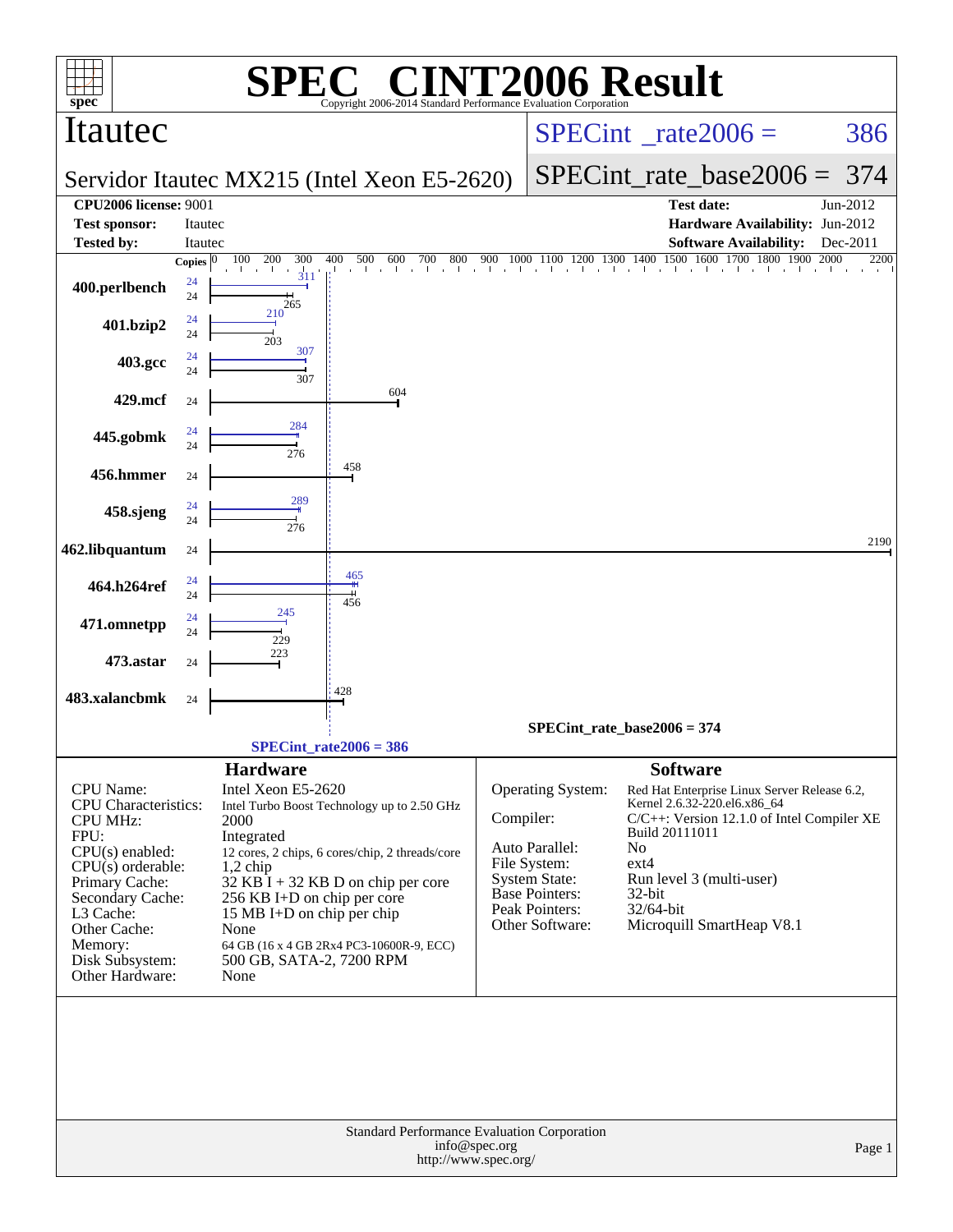

### Itautec

### SPECint rate $2006 = 386$

Servidor Itautec MX215 (Intel Xeon E5-2620)

[SPECint\\_rate\\_base2006 =](http://www.spec.org/auto/cpu2006/Docs/result-fields.html#SPECintratebase2006) 374

**[CPU2006 license:](http://www.spec.org/auto/cpu2006/Docs/result-fields.html#CPU2006license)** 9001 **[Test date:](http://www.spec.org/auto/cpu2006/Docs/result-fields.html#Testdate)** Jun-2012

**[Test sponsor:](http://www.spec.org/auto/cpu2006/Docs/result-fields.html#Testsponsor)** Itautec **[Hardware Availability:](http://www.spec.org/auto/cpu2006/Docs/result-fields.html#HardwareAvailability)** Jun-2012 **[Tested by:](http://www.spec.org/auto/cpu2006/Docs/result-fields.html#Testedby)** Itautec **Italien Contract Contract Contract Contract Contract Contract Contract Contract Contract Contract Contract Contract Contract Contract Contract Contract Contract Contract Contract Contract Contract Con** 

#### **[Results Table](http://www.spec.org/auto/cpu2006/Docs/result-fields.html#ResultsTable)**

|                    |                                                                                                          |                |       | <b>Base</b>    |       |                |       | <b>Peak</b>   |                |              |                |              |                |              |
|--------------------|----------------------------------------------------------------------------------------------------------|----------------|-------|----------------|-------|----------------|-------|---------------|----------------|--------------|----------------|--------------|----------------|--------------|
| <b>Benchmark</b>   | <b>Copies</b>                                                                                            | <b>Seconds</b> | Ratio | <b>Seconds</b> | Ratio | <b>Seconds</b> | Ratio | <b>Copies</b> | <b>Seconds</b> | <b>Ratio</b> | <b>Seconds</b> | <b>Ratio</b> | <b>Seconds</b> | <b>Ratio</b> |
| 400.perlbench      | 24                                                                                                       | 880            | 266   | 886            | 265   | 948            | 247   | 24            | 748            | 314          | 753            | 311          | 753            | 311          |
| 401.bzip2          | 24                                                                                                       | 1144           | 202   | 1143           | 203   | 1142           | 203   | 24            | 1101           | 210          | 1104           | 210          | 1105           | 210          |
| $403.\mathrm{gcc}$ | 24                                                                                                       | 630            | 307   | 633            | 305   | 629            | 307   | 24            | 633            | 305          | 630            | 307          | 630            | 307          |
| $429$ .mcf         | 24                                                                                                       | 360            | 608   | 362            | 604   | 363            | 602   | 24            | 360            | 608          | 362            | 604          | 363            | 602          |
| $445$ .gobmk       | 24                                                                                                       | 904            | 278   | 916            | 275   | 911            | 276   | 24            | 905            | 278          | 886            | 284          | 886            | 284          |
| 456.hmmer          | 24                                                                                                       | 489            | 458   | 490            | 457   | 489            | 458   | 24            | 489            | 458          | 490            | 457          | 489            | 458          |
| $458$ .sjeng       | 24                                                                                                       | 1052           | 276   | 1051           | 276   | 1051           | 276   | 24            | 1004           | 289          | 1006           | 289          | 1019           | 285          |
| 462.libquantum     | 24                                                                                                       | 227            | 2190  | 227            | 2190  | 227            | 2190  | 24            | 227            | 2190         | 227            | 2190         | 227            | 2190         |
| 464.h264ref        | 24                                                                                                       | 1165           | 456   | 1164           | 456   | 1139           | 466   | 24            | 1119           | 475          | 1158           | 459          | 1142           | 465          |
| 471.omnetpp        | 24                                                                                                       | 654            | 229   | 656            | 229   | 655            | 229   | 24            | 613            | 245          | 612            | 245          | 613            | 245          |
| 473.astar          | 24                                                                                                       | 752            | 224   | 757            | 223   | 760            | 222   | 24            | 752            | 224          | 757            | 223          | 760            | 222          |
| 483.xalancbmk      | 24                                                                                                       | 386            | 428   | 387            | 427   | 387            | 428   | 24            | 386            | 428          | 387            | 427          | 387            | 428          |
|                    | Results appear in the order in which they were run. Bold underlined text indicates a median measurement. |                |       |                |       |                |       |               |                |              |                |              |                |              |

#### **[Submit Notes](http://www.spec.org/auto/cpu2006/Docs/result-fields.html#SubmitNotes)**

The config file option 'submit' was used. numactl was used to bind copies to the cores

### **[Operating System Notes](http://www.spec.org/auto/cpu2006/Docs/result-fields.html#OperatingSystemNotes)**

 'ulimit -s unlimited' was used to set the stacksize to unlimited prior to run. Large pages were not enabled for this run

#### **[Platform Notes](http://www.spec.org/auto/cpu2006/Docs/result-fields.html#PlatformNotes)**

 Sysinfo program /home/rcaneca/cpu2006/Docs/sysinfo \$Rev: 6775 \$ \$Date:: 2011-08-16 #\$ 8787f7622badcf24e01c368b1db4377c running on localhost Thu Jun 14 19:56:00 2012 This section contains SUT (System Under Test) info as seen by some common utilities. To remove or add to this section, see: <http://www.spec.org/cpu2006/Docs/config.html#sysinfo> From /proc/cpuinfo model name : Intel(R) Xeon(R) CPU E5-2620 0 @ 2.00GHz 2 "physical id"s (chips) 24 "processors" cores, siblings (Caution: counting these is hw and system dependent. The following excerpts from /proc/cpuinfo might not be reliable. Use with caution.) cpu cores : 6 siblings : 12 Continued on next page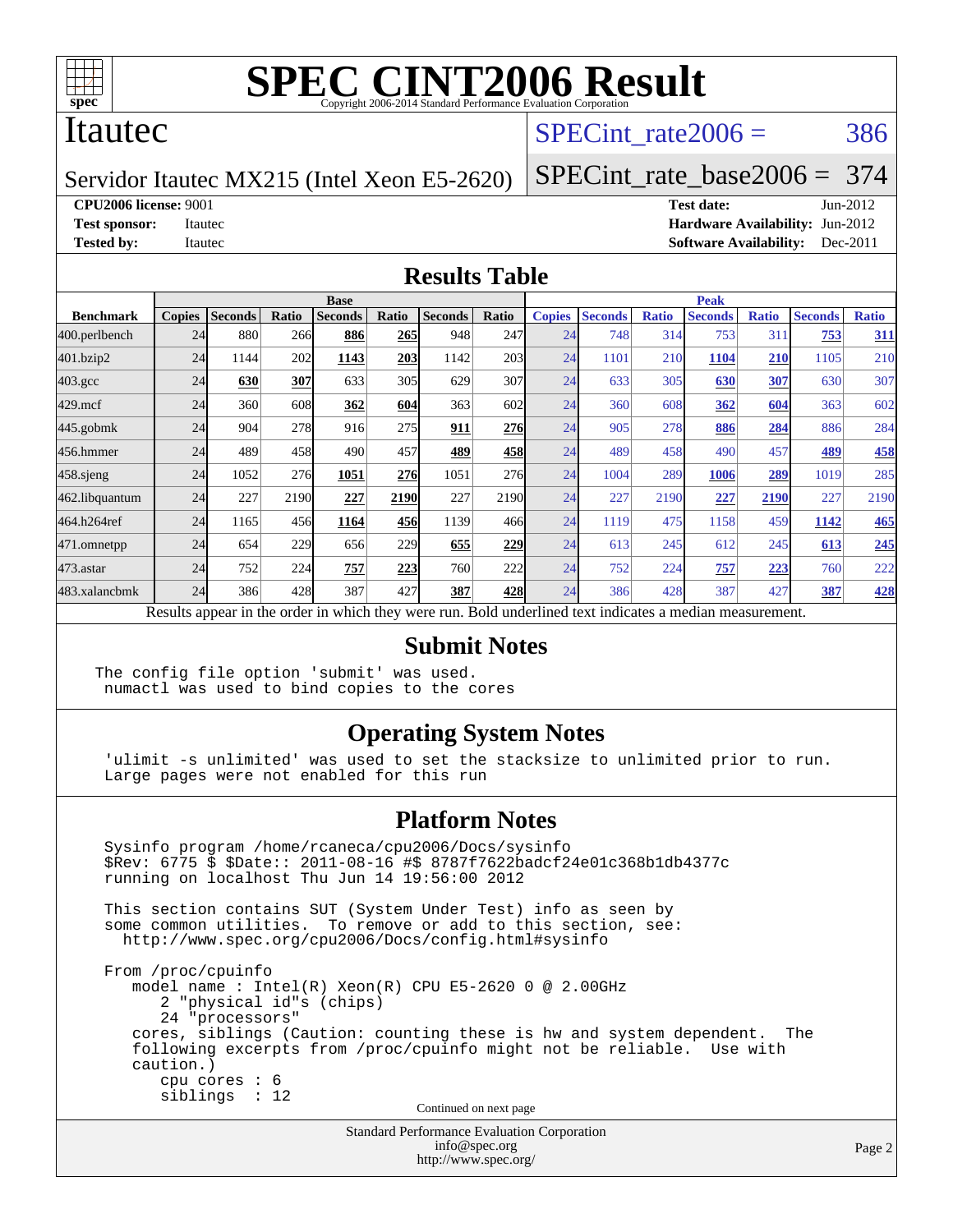

### Itautec

SPECint rate $2006 = 386$ 

[SPECint\\_rate\\_base2006 =](http://www.spec.org/auto/cpu2006/Docs/result-fields.html#SPECintratebase2006) 374

Servidor Itautec MX215 (Intel Xeon E5-2620)

**[CPU2006 license:](http://www.spec.org/auto/cpu2006/Docs/result-fields.html#CPU2006license)** 9001 **[Test date:](http://www.spec.org/auto/cpu2006/Docs/result-fields.html#Testdate)** Jun-2012 **[Test sponsor:](http://www.spec.org/auto/cpu2006/Docs/result-fields.html#Testsponsor)** Itautec **[Hardware Availability:](http://www.spec.org/auto/cpu2006/Docs/result-fields.html#HardwareAvailability)** Jun-2012 **[Tested by:](http://www.spec.org/auto/cpu2006/Docs/result-fields.html#Testedby)** Itautec **Italien Contract Contract Contract Contract Contract Contract Contract Contract Contract Contract Contract Contract Contract Contract Contract Contract Contract Contract Contract Contract Contract Con** 

### **[Platform Notes \(Continued\)](http://www.spec.org/auto/cpu2006/Docs/result-fields.html#PlatformNotes)**

 physical 0: cores 0 1 2 3 4 5 physical 1: cores 0 1 2 3 4 5 cache size : 15360 KB From /proc/meminfo<br>MemTotal: 65918268 kB HugePages\_Total: 0<br>Hugepagesize: 2048 kB Hugepagesize: /usr/bin/lsb\_release -d Red Hat Enterprise Linux Server release 6.2 (Santiago) From /etc/\*release\* /etc/\*version\* redhat-release: Red Hat Enterprise Linux Server release 6.2 (Santiago) system-release: Red Hat Enterprise Linux Server release 6.2 (Santiago) system-release-cpe: cpe:/o:redhat:enterprise\_linux:6server:ga:server uname -a: Linux localhost 2.6.32-220.el6.x86\_64 #1 SMP Wed Nov 9 08:03:13 EST 2011 x86\_64 x86\_64 x86\_64 GNU/Linux run-level 3 Jun 14 19:40 SPEC is set to: /home/rcaneca/cpu2006 Filesystem Type Size Used Avail Use% Mounted on /dev/mapper/vg\_it5rh-lv\_home ext4 193G 5.4G 178G 3% /home

(End of data from sysinfo program)

#### **[General Notes](http://www.spec.org/auto/cpu2006/Docs/result-fields.html#GeneralNotes)**

This result was measured on the Servidor Itautec MX215. The Servidor Itautec MX215 and the Servidor Itautec MX225 are electronically equivalent.

### **[Base Compiler Invocation](http://www.spec.org/auto/cpu2006/Docs/result-fields.html#BaseCompilerInvocation)**

[C benchmarks](http://www.spec.org/auto/cpu2006/Docs/result-fields.html#Cbenchmarks): [icc -m32](http://www.spec.org/cpu2006/results/res2012q3/cpu2006-20120615-22898.flags.html#user_CCbase_intel_icc_5ff4a39e364c98233615fdd38438c6f2)

[C++ benchmarks:](http://www.spec.org/auto/cpu2006/Docs/result-fields.html#CXXbenchmarks) [icpc -m32](http://www.spec.org/cpu2006/results/res2012q3/cpu2006-20120615-22898.flags.html#user_CXXbase_intel_icpc_4e5a5ef1a53fd332b3c49e69c3330699)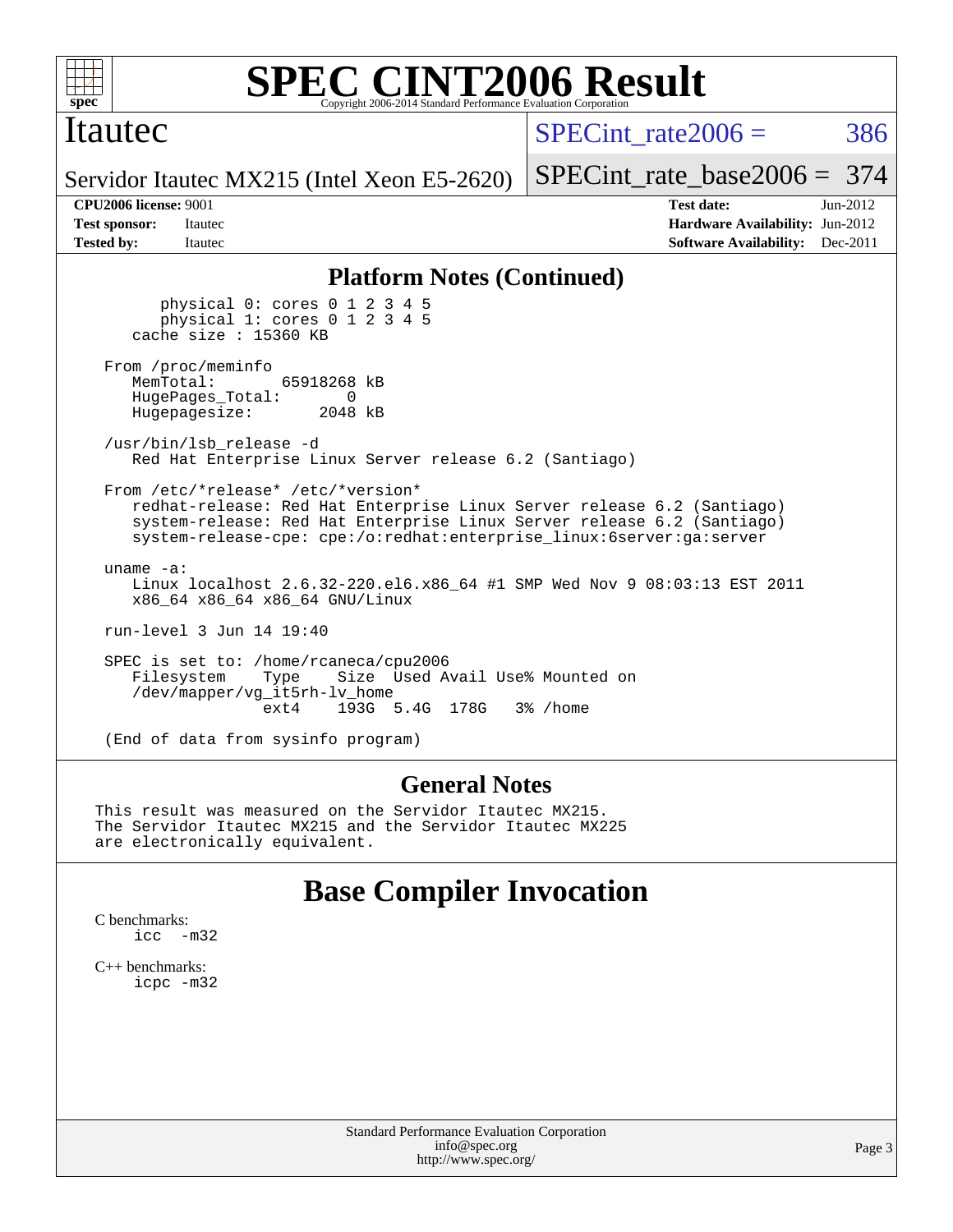

### Itautec

SPECint rate $2006 = 386$ 

Servidor Itautec MX215 (Intel Xeon E5-2620)

**[Tested by:](http://www.spec.org/auto/cpu2006/Docs/result-fields.html#Testedby)** Itautec **Italien Contract Contract Contract Contract Contract Contract Contract Contract Contract Contract Contract Contract Contract Contract Contract Contract Contract Contract Contract Contract Contract Con** 

[SPECint\\_rate\\_base2006 =](http://www.spec.org/auto/cpu2006/Docs/result-fields.html#SPECintratebase2006) 374 **[CPU2006 license:](http://www.spec.org/auto/cpu2006/Docs/result-fields.html#CPU2006license)** 9001 **[Test date:](http://www.spec.org/auto/cpu2006/Docs/result-fields.html#Testdate)** Jun-2012 **[Test sponsor:](http://www.spec.org/auto/cpu2006/Docs/result-fields.html#Testsponsor)** Itautec **[Hardware Availability:](http://www.spec.org/auto/cpu2006/Docs/result-fields.html#HardwareAvailability)** Jun-2012

# **[Base Portability Flags](http://www.spec.org/auto/cpu2006/Docs/result-fields.html#BasePortabilityFlags)**

 400.perlbench: [-DSPEC\\_CPU\\_LINUX\\_IA32](http://www.spec.org/cpu2006/results/res2012q3/cpu2006-20120615-22898.flags.html#b400.perlbench_baseCPORTABILITY_DSPEC_CPU_LINUX_IA32) 462.libquantum: [-DSPEC\\_CPU\\_LINUX](http://www.spec.org/cpu2006/results/res2012q3/cpu2006-20120615-22898.flags.html#b462.libquantum_baseCPORTABILITY_DSPEC_CPU_LINUX) 483.xalancbmk: [-DSPEC\\_CPU\\_LINUX](http://www.spec.org/cpu2006/results/res2012q3/cpu2006-20120615-22898.flags.html#b483.xalancbmk_baseCXXPORTABILITY_DSPEC_CPU_LINUX)

**[Base Optimization Flags](http://www.spec.org/auto/cpu2006/Docs/result-fields.html#BaseOptimizationFlags)**

[C benchmarks](http://www.spec.org/auto/cpu2006/Docs/result-fields.html#Cbenchmarks):

[-xSSE4.2](http://www.spec.org/cpu2006/results/res2012q3/cpu2006-20120615-22898.flags.html#user_CCbase_f-xSSE42_f91528193cf0b216347adb8b939d4107) [-ipo](http://www.spec.org/cpu2006/results/res2012q3/cpu2006-20120615-22898.flags.html#user_CCbase_f-ipo) [-O3](http://www.spec.org/cpu2006/results/res2012q3/cpu2006-20120615-22898.flags.html#user_CCbase_f-O3) [-no-prec-div](http://www.spec.org/cpu2006/results/res2012q3/cpu2006-20120615-22898.flags.html#user_CCbase_f-no-prec-div) [-opt-prefetch](http://www.spec.org/cpu2006/results/res2012q3/cpu2006-20120615-22898.flags.html#user_CCbase_f-opt-prefetch) [-opt-mem-layout-trans=3](http://www.spec.org/cpu2006/results/res2012q3/cpu2006-20120615-22898.flags.html#user_CCbase_f-opt-mem-layout-trans_a7b82ad4bd7abf52556d4961a2ae94d5)

[C++ benchmarks:](http://www.spec.org/auto/cpu2006/Docs/result-fields.html#CXXbenchmarks)

[-xSSE4.2](http://www.spec.org/cpu2006/results/res2012q3/cpu2006-20120615-22898.flags.html#user_CXXbase_f-xSSE42_f91528193cf0b216347adb8b939d4107) [-ipo](http://www.spec.org/cpu2006/results/res2012q3/cpu2006-20120615-22898.flags.html#user_CXXbase_f-ipo) [-O3](http://www.spec.org/cpu2006/results/res2012q3/cpu2006-20120615-22898.flags.html#user_CXXbase_f-O3) [-no-prec-div](http://www.spec.org/cpu2006/results/res2012q3/cpu2006-20120615-22898.flags.html#user_CXXbase_f-no-prec-div) [-opt-prefetch](http://www.spec.org/cpu2006/results/res2012q3/cpu2006-20120615-22898.flags.html#user_CXXbase_f-opt-prefetch) [-opt-mem-layout-trans=3](http://www.spec.org/cpu2006/results/res2012q3/cpu2006-20120615-22898.flags.html#user_CXXbase_f-opt-mem-layout-trans_a7b82ad4bd7abf52556d4961a2ae94d5) [-Wl,-z,muldefs](http://www.spec.org/cpu2006/results/res2012q3/cpu2006-20120615-22898.flags.html#user_CXXbase_link_force_multiple1_74079c344b956b9658436fd1b6dd3a8a) [-L/home/rcaneca/sh/SmartHeap\\_8.1/lib -lsmartheap](http://www.spec.org/cpu2006/results/res2012q3/cpu2006-20120615-22898.flags.html#user_CXXbase_SmartHeap_0f3a9c58980a95eacf4c6b7a458c149d)

### **[Base Other Flags](http://www.spec.org/auto/cpu2006/Docs/result-fields.html#BaseOtherFlags)**

[C benchmarks](http://www.spec.org/auto/cpu2006/Docs/result-fields.html#Cbenchmarks):

403.gcc: [-Dalloca=\\_alloca](http://www.spec.org/cpu2006/results/res2012q3/cpu2006-20120615-22898.flags.html#b403.gcc_baseEXTRA_CFLAGS_Dalloca_be3056838c12de2578596ca5467af7f3)

### **[Peak Compiler Invocation](http://www.spec.org/auto/cpu2006/Docs/result-fields.html#PeakCompilerInvocation)**

[C benchmarks \(except as noted below\)](http://www.spec.org/auto/cpu2006/Docs/result-fields.html#Cbenchmarksexceptasnotedbelow):

[icc -m32](http://www.spec.org/cpu2006/results/res2012q3/cpu2006-20120615-22898.flags.html#user_CCpeak_intel_icc_5ff4a39e364c98233615fdd38438c6f2)

400.perlbench: [icc -m64](http://www.spec.org/cpu2006/results/res2012q3/cpu2006-20120615-22898.flags.html#user_peakCCLD400_perlbench_intel_icc_64bit_bda6cc9af1fdbb0edc3795bac97ada53)

401.bzip2: [icc -m64](http://www.spec.org/cpu2006/results/res2012q3/cpu2006-20120615-22898.flags.html#user_peakCCLD401_bzip2_intel_icc_64bit_bda6cc9af1fdbb0edc3795bac97ada53)

458.sjeng: [icc -m64](http://www.spec.org/cpu2006/results/res2012q3/cpu2006-20120615-22898.flags.html#user_peakCCLD458_sjeng_intel_icc_64bit_bda6cc9af1fdbb0edc3795bac97ada53)

```
C++ benchmarks: 
icpc -m32
```
### **[Peak Portability Flags](http://www.spec.org/auto/cpu2006/Docs/result-fields.html#PeakPortabilityFlags)**

 400.perlbench: [-DSPEC\\_CPU\\_LP64](http://www.spec.org/cpu2006/results/res2012q3/cpu2006-20120615-22898.flags.html#b400.perlbench_peakCPORTABILITY_DSPEC_CPU_LP64) [-DSPEC\\_CPU\\_LINUX\\_X64](http://www.spec.org/cpu2006/results/res2012q3/cpu2006-20120615-22898.flags.html#b400.perlbench_peakCPORTABILITY_DSPEC_CPU_LINUX_X64) 401.bzip2: [-DSPEC\\_CPU\\_LP64](http://www.spec.org/cpu2006/results/res2012q3/cpu2006-20120615-22898.flags.html#suite_peakCPORTABILITY401_bzip2_DSPEC_CPU_LP64) 458.sjeng: [-DSPEC\\_CPU\\_LP64](http://www.spec.org/cpu2006/results/res2012q3/cpu2006-20120615-22898.flags.html#suite_peakCPORTABILITY458_sjeng_DSPEC_CPU_LP64) 462.libquantum: [-DSPEC\\_CPU\\_LINUX](http://www.spec.org/cpu2006/results/res2012q3/cpu2006-20120615-22898.flags.html#b462.libquantum_peakCPORTABILITY_DSPEC_CPU_LINUX) 483.xalancbmk: [-DSPEC\\_CPU\\_LINUX](http://www.spec.org/cpu2006/results/res2012q3/cpu2006-20120615-22898.flags.html#b483.xalancbmk_peakCXXPORTABILITY_DSPEC_CPU_LINUX)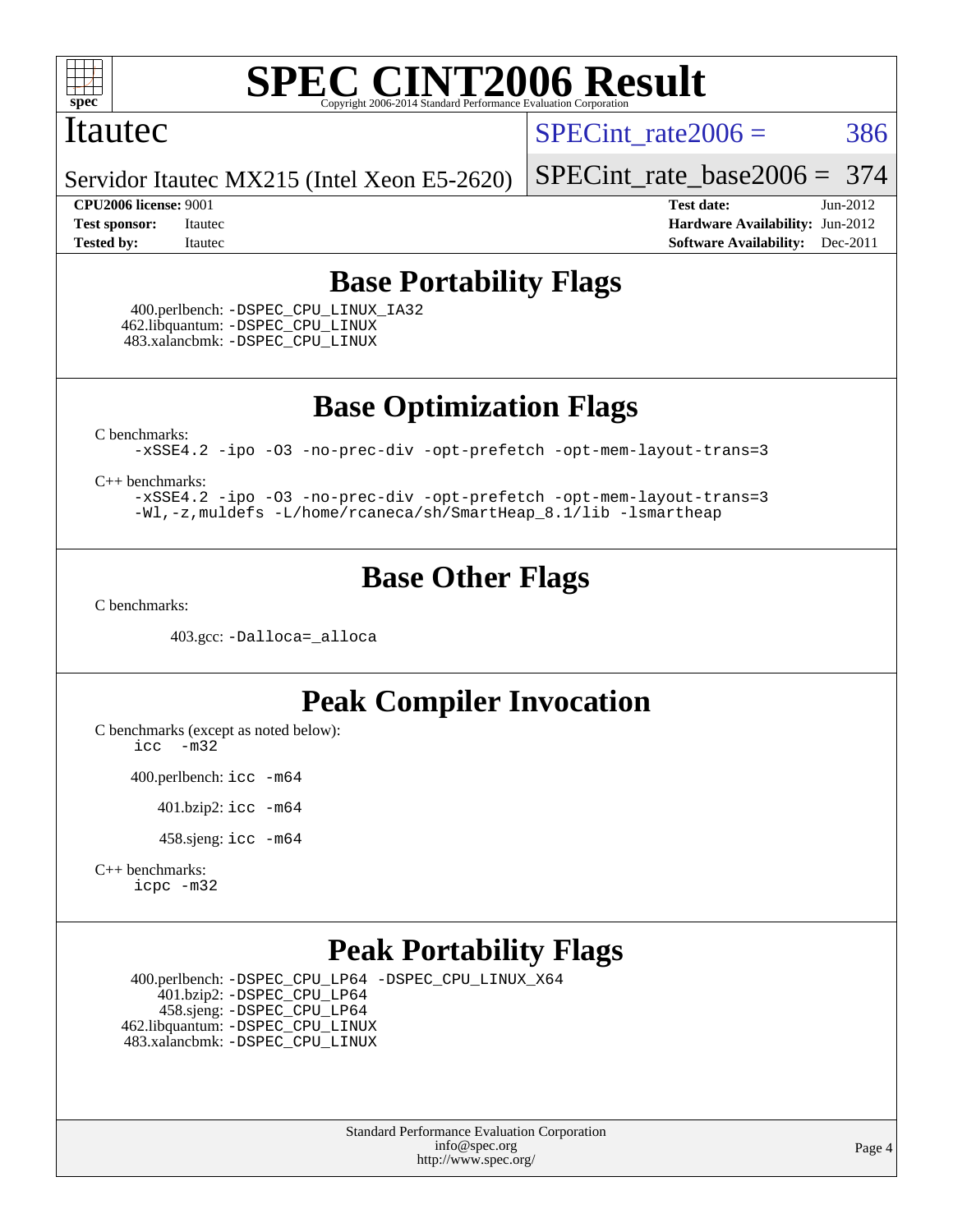

### Itautec

SPECint rate $2006 = 386$ 

Servidor Itautec MX215 (Intel Xeon E5-2620)

[SPECint\\_rate\\_base2006 =](http://www.spec.org/auto/cpu2006/Docs/result-fields.html#SPECintratebase2006) 374

**[CPU2006 license:](http://www.spec.org/auto/cpu2006/Docs/result-fields.html#CPU2006license)** 9001 **[Test date:](http://www.spec.org/auto/cpu2006/Docs/result-fields.html#Testdate)** Jun-2012 **[Test sponsor:](http://www.spec.org/auto/cpu2006/Docs/result-fields.html#Testsponsor)** Itautec **[Hardware Availability:](http://www.spec.org/auto/cpu2006/Docs/result-fields.html#HardwareAvailability)** Jun-2012 **[Tested by:](http://www.spec.org/auto/cpu2006/Docs/result-fields.html#Testedby)** Itautec **Italien Contract Contract Contract Contract Contract Contract Contract Contract Contract Contract Contract Contract Contract Contract Contract Contract Contract Contract Contract Contract Contract Con** 

# **[Peak Optimization Flags](http://www.spec.org/auto/cpu2006/Docs/result-fields.html#PeakOptimizationFlags)**

[C benchmarks](http://www.spec.org/auto/cpu2006/Docs/result-fields.html#Cbenchmarks):

 400.perlbench: [-xSSE4.2](http://www.spec.org/cpu2006/results/res2012q3/cpu2006-20120615-22898.flags.html#user_peakPASS2_CFLAGSPASS2_LDCFLAGS400_perlbench_f-xSSE42_f91528193cf0b216347adb8b939d4107)(pass 2) [-prof-gen](http://www.spec.org/cpu2006/results/res2012q3/cpu2006-20120615-22898.flags.html#user_peakPASS1_CFLAGSPASS1_LDCFLAGS400_perlbench_prof_gen_e43856698f6ca7b7e442dfd80e94a8fc)(pass 1) [-ipo](http://www.spec.org/cpu2006/results/res2012q3/cpu2006-20120615-22898.flags.html#user_peakPASS2_CFLAGSPASS2_LDCFLAGS400_perlbench_f-ipo)(pass 2) [-O3](http://www.spec.org/cpu2006/results/res2012q3/cpu2006-20120615-22898.flags.html#user_peakPASS2_CFLAGSPASS2_LDCFLAGS400_perlbench_f-O3)(pass 2) [-no-prec-div](http://www.spec.org/cpu2006/results/res2012q3/cpu2006-20120615-22898.flags.html#user_peakPASS2_CFLAGSPASS2_LDCFLAGS400_perlbench_f-no-prec-div)(pass 2) [-prof-use](http://www.spec.org/cpu2006/results/res2012q3/cpu2006-20120615-22898.flags.html#user_peakPASS2_CFLAGSPASS2_LDCFLAGS400_perlbench_prof_use_bccf7792157ff70d64e32fe3e1250b55)(pass 2) [-B /usr/share/libhugetlbfs/ -Wl,-melf\\_x86\\_64 -Wl,-hugetlbfs-link=BDT](http://www.spec.org/cpu2006/results/res2012q3/cpu2006-20120615-22898.flags.html#user_peakPASS1_LDOPTPASS2_LDOPT400_perlbench_link_for_large_pages_64bit_fe1717234df9d3a8c8833ff77218828e) 401.bzip2: [-xSSE4.2](http://www.spec.org/cpu2006/results/res2012q3/cpu2006-20120615-22898.flags.html#user_peakPASS2_CFLAGSPASS2_LDCFLAGS401_bzip2_f-xSSE42_f91528193cf0b216347adb8b939d4107)(pass 2) [-prof-gen](http://www.spec.org/cpu2006/results/res2012q3/cpu2006-20120615-22898.flags.html#user_peakPASS1_CFLAGSPASS1_LDCFLAGS401_bzip2_prof_gen_e43856698f6ca7b7e442dfd80e94a8fc)(pass 1) [-ipo](http://www.spec.org/cpu2006/results/res2012q3/cpu2006-20120615-22898.flags.html#user_peakPASS2_CFLAGSPASS2_LDCFLAGS401_bzip2_f-ipo)(pass 2) [-O3](http://www.spec.org/cpu2006/results/res2012q3/cpu2006-20120615-22898.flags.html#user_peakPASS2_CFLAGSPASS2_LDCFLAGS401_bzip2_f-O3)(pass 2) [-no-prec-div](http://www.spec.org/cpu2006/results/res2012q3/cpu2006-20120615-22898.flags.html#user_peakPASS2_CFLAGSPASS2_LDCFLAGS401_bzip2_f-no-prec-div)(pass 2) [-prof-use](http://www.spec.org/cpu2006/results/res2012q3/cpu2006-20120615-22898.flags.html#user_peakPASS2_CFLAGSPASS2_LDCFLAGS401_bzip2_prof_use_bccf7792157ff70d64e32fe3e1250b55)(pass 2) [-opt-prefetch](http://www.spec.org/cpu2006/results/res2012q3/cpu2006-20120615-22898.flags.html#user_peakCOPTIMIZE401_bzip2_f-opt-prefetch) [-auto-ilp32](http://www.spec.org/cpu2006/results/res2012q3/cpu2006-20120615-22898.flags.html#user_peakCOPTIMIZE401_bzip2_f-auto-ilp32) [-ansi-alias](http://www.spec.org/cpu2006/results/res2012q3/cpu2006-20120615-22898.flags.html#user_peakCOPTIMIZE401_bzip2_f-ansi-alias) [-B /usr/share/libhugetlbfs/ -Wl,-melf\\_x86\\_64 -Wl,-hugetlbfs-link=BDT](http://www.spec.org/cpu2006/results/res2012q3/cpu2006-20120615-22898.flags.html#user_peakPASS1_LDOPTPASS2_LDOPT401_bzip2_link_for_large_pages_64bit_fe1717234df9d3a8c8833ff77218828e) 403.gcc: [-xSSE4.2](http://www.spec.org/cpu2006/results/res2012q3/cpu2006-20120615-22898.flags.html#user_peakCOPTIMIZE403_gcc_f-xSSE42_f91528193cf0b216347adb8b939d4107) [-ipo](http://www.spec.org/cpu2006/results/res2012q3/cpu2006-20120615-22898.flags.html#user_peakCOPTIMIZE403_gcc_f-ipo) [-O3](http://www.spec.org/cpu2006/results/res2012q3/cpu2006-20120615-22898.flags.html#user_peakCOPTIMIZE403_gcc_f-O3) [-no-prec-div](http://www.spec.org/cpu2006/results/res2012q3/cpu2006-20120615-22898.flags.html#user_peakCOPTIMIZE403_gcc_f-no-prec-div) 429.mcf: basepeak = yes 445.gobmk: [-xSSE4.2](http://www.spec.org/cpu2006/results/res2012q3/cpu2006-20120615-22898.flags.html#user_peakPASS2_CFLAGSPASS2_LDCFLAGS445_gobmk_f-xSSE42_f91528193cf0b216347adb8b939d4107)(pass 2) [-prof-gen](http://www.spec.org/cpu2006/results/res2012q3/cpu2006-20120615-22898.flags.html#user_peakPASS1_CFLAGSPASS1_LDCFLAGS445_gobmk_prof_gen_e43856698f6ca7b7e442dfd80e94a8fc)(pass 1) [-prof-use](http://www.spec.org/cpu2006/results/res2012q3/cpu2006-20120615-22898.flags.html#user_peakPASS2_CFLAGSPASS2_LDCFLAGS445_gobmk_prof_use_bccf7792157ff70d64e32fe3e1250b55)(pass 2) [-ansi-alias](http://www.spec.org/cpu2006/results/res2012q3/cpu2006-20120615-22898.flags.html#user_peakCOPTIMIZE445_gobmk_f-ansi-alias) [-auto-ilp32](http://www.spec.org/cpu2006/results/res2012q3/cpu2006-20120615-22898.flags.html#user_peakCOPTIMIZE445_gobmk_f-auto-ilp32) 456.hmmer: basepeak = yes 458.sjeng: [-xSSE4.2](http://www.spec.org/cpu2006/results/res2012q3/cpu2006-20120615-22898.flags.html#user_peakPASS2_CFLAGSPASS2_LDCFLAGS458_sjeng_f-xSSE42_f91528193cf0b216347adb8b939d4107)(pass 2) [-prof-gen](http://www.spec.org/cpu2006/results/res2012q3/cpu2006-20120615-22898.flags.html#user_peakPASS1_CFLAGSPASS1_LDCFLAGS458_sjeng_prof_gen_e43856698f6ca7b7e442dfd80e94a8fc)(pass 1) [-ipo](http://www.spec.org/cpu2006/results/res2012q3/cpu2006-20120615-22898.flags.html#user_peakPASS2_CFLAGSPASS2_LDCFLAGS458_sjeng_f-ipo)(pass 2) [-O3](http://www.spec.org/cpu2006/results/res2012q3/cpu2006-20120615-22898.flags.html#user_peakPASS2_CFLAGSPASS2_LDCFLAGS458_sjeng_f-O3)(pass 2) [-no-prec-div](http://www.spec.org/cpu2006/results/res2012q3/cpu2006-20120615-22898.flags.html#user_peakPASS2_CFLAGSPASS2_LDCFLAGS458_sjeng_f-no-prec-div)(pass 2) [-prof-use](http://www.spec.org/cpu2006/results/res2012q3/cpu2006-20120615-22898.flags.html#user_peakPASS2_CFLAGSPASS2_LDCFLAGS458_sjeng_prof_use_bccf7792157ff70d64e32fe3e1250b55)(pass 2) [-unroll4](http://www.spec.org/cpu2006/results/res2012q3/cpu2006-20120615-22898.flags.html#user_peakCOPTIMIZE458_sjeng_f-unroll_4e5e4ed65b7fd20bdcd365bec371b81f) [-auto-ilp32](http://www.spec.org/cpu2006/results/res2012q3/cpu2006-20120615-22898.flags.html#user_peakCOPTIMIZE458_sjeng_f-auto-ilp32) [-B /usr/share/libhugetlbfs/ -Wl,-melf\\_x86\\_64 -Wl,-hugetlbfs-link=BDT](http://www.spec.org/cpu2006/results/res2012q3/cpu2006-20120615-22898.flags.html#user_peakPASS1_LDOPTPASS2_LDOPT458_sjeng_link_for_large_pages_64bit_fe1717234df9d3a8c8833ff77218828e) 462.libquantum: basepeak = yes  $464.h264$ ref:  $-xSSE4$ .  $2(pass 2)$  [-prof-gen](http://www.spec.org/cpu2006/results/res2012q3/cpu2006-20120615-22898.flags.html#user_peakPASS1_CFLAGSPASS1_LDCFLAGS464_h264ref_prof_gen_e43856698f6ca7b7e442dfd80e94a8fc)(pass 1) [-ipo](http://www.spec.org/cpu2006/results/res2012q3/cpu2006-20120615-22898.flags.html#user_peakPASS2_CFLAGSPASS2_LDCFLAGS464_h264ref_f-ipo)(pass 2) [-O3](http://www.spec.org/cpu2006/results/res2012q3/cpu2006-20120615-22898.flags.html#user_peakPASS2_CFLAGSPASS2_LDCFLAGS464_h264ref_f-O3)(pass 2) [-no-prec-div](http://www.spec.org/cpu2006/results/res2012q3/cpu2006-20120615-22898.flags.html#user_peakPASS2_CFLAGSPASS2_LDCFLAGS464_h264ref_f-no-prec-div)(pass 2) [-prof-use](http://www.spec.org/cpu2006/results/res2012q3/cpu2006-20120615-22898.flags.html#user_peakPASS2_CFLAGSPASS2_LDCFLAGS464_h264ref_prof_use_bccf7792157ff70d64e32fe3e1250b55)(pass 2) [-unroll2](http://www.spec.org/cpu2006/results/res2012q3/cpu2006-20120615-22898.flags.html#user_peakCOPTIMIZE464_h264ref_f-unroll_784dae83bebfb236979b41d2422d7ec2) [-ansi-alias](http://www.spec.org/cpu2006/results/res2012q3/cpu2006-20120615-22898.flags.html#user_peakCOPTIMIZE464_h264ref_f-ansi-alias) [C++ benchmarks:](http://www.spec.org/auto/cpu2006/Docs/result-fields.html#CXXbenchmarks) 471.omnetpp: [-xSSE4.2](http://www.spec.org/cpu2006/results/res2012q3/cpu2006-20120615-22898.flags.html#user_peakPASS2_CXXFLAGSPASS2_LDCXXFLAGS471_omnetpp_f-xSSE42_f91528193cf0b216347adb8b939d4107)(pass 2) [-prof-gen](http://www.spec.org/cpu2006/results/res2012q3/cpu2006-20120615-22898.flags.html#user_peakPASS1_CXXFLAGSPASS1_LDCXXFLAGS471_omnetpp_prof_gen_e43856698f6ca7b7e442dfd80e94a8fc)(pass 1) [-ipo](http://www.spec.org/cpu2006/results/res2012q3/cpu2006-20120615-22898.flags.html#user_peakPASS2_CXXFLAGSPASS2_LDCXXFLAGS471_omnetpp_f-ipo)(pass 2) [-O3](http://www.spec.org/cpu2006/results/res2012q3/cpu2006-20120615-22898.flags.html#user_peakPASS2_CXXFLAGSPASS2_LDCXXFLAGS471_omnetpp_f-O3)(pass 2) [-no-prec-div](http://www.spec.org/cpu2006/results/res2012q3/cpu2006-20120615-22898.flags.html#user_peakPASS2_CXXFLAGSPASS2_LDCXXFLAGS471_omnetpp_f-no-prec-div)(pass 2) [-prof-use](http://www.spec.org/cpu2006/results/res2012q3/cpu2006-20120615-22898.flags.html#user_peakPASS2_CXXFLAGSPASS2_LDCXXFLAGS471_omnetpp_prof_use_bccf7792157ff70d64e32fe3e1250b55)(pass 2) [-ansi-alias](http://www.spec.org/cpu2006/results/res2012q3/cpu2006-20120615-22898.flags.html#user_peakCXXOPTIMIZE471_omnetpp_f-ansi-alias) [-opt-ra-region-strategy=block](http://www.spec.org/cpu2006/results/res2012q3/cpu2006-20120615-22898.flags.html#user_peakCXXOPTIMIZE471_omnetpp_f-opt-ra-region-strategy_a0a37c372d03933b2a18d4af463c1f69) [-Wl,-z,muldefs](http://www.spec.org/cpu2006/results/res2012q3/cpu2006-20120615-22898.flags.html#user_peakEXTRA_LDFLAGS471_omnetpp_link_force_multiple1_74079c344b956b9658436fd1b6dd3a8a) [-L/home/rcaneca/sh/SmartHeap\\_8.1/lib -lsmartheap](http://www.spec.org/cpu2006/results/res2012q3/cpu2006-20120615-22898.flags.html#user_peakEXTRA_LIBS471_omnetpp_SmartHeap_0f3a9c58980a95eacf4c6b7a458c149d)  $473$ .astar: basepeak = yes 483.xalancbmk: basepeak = yes

# **[Peak Other Flags](http://www.spec.org/auto/cpu2006/Docs/result-fields.html#PeakOtherFlags)**

[C benchmarks](http://www.spec.org/auto/cpu2006/Docs/result-fields.html#Cbenchmarks):

403.gcc: [-Dalloca=\\_alloca](http://www.spec.org/cpu2006/results/res2012q3/cpu2006-20120615-22898.flags.html#b403.gcc_peakEXTRA_CFLAGS_Dalloca_be3056838c12de2578596ca5467af7f3)